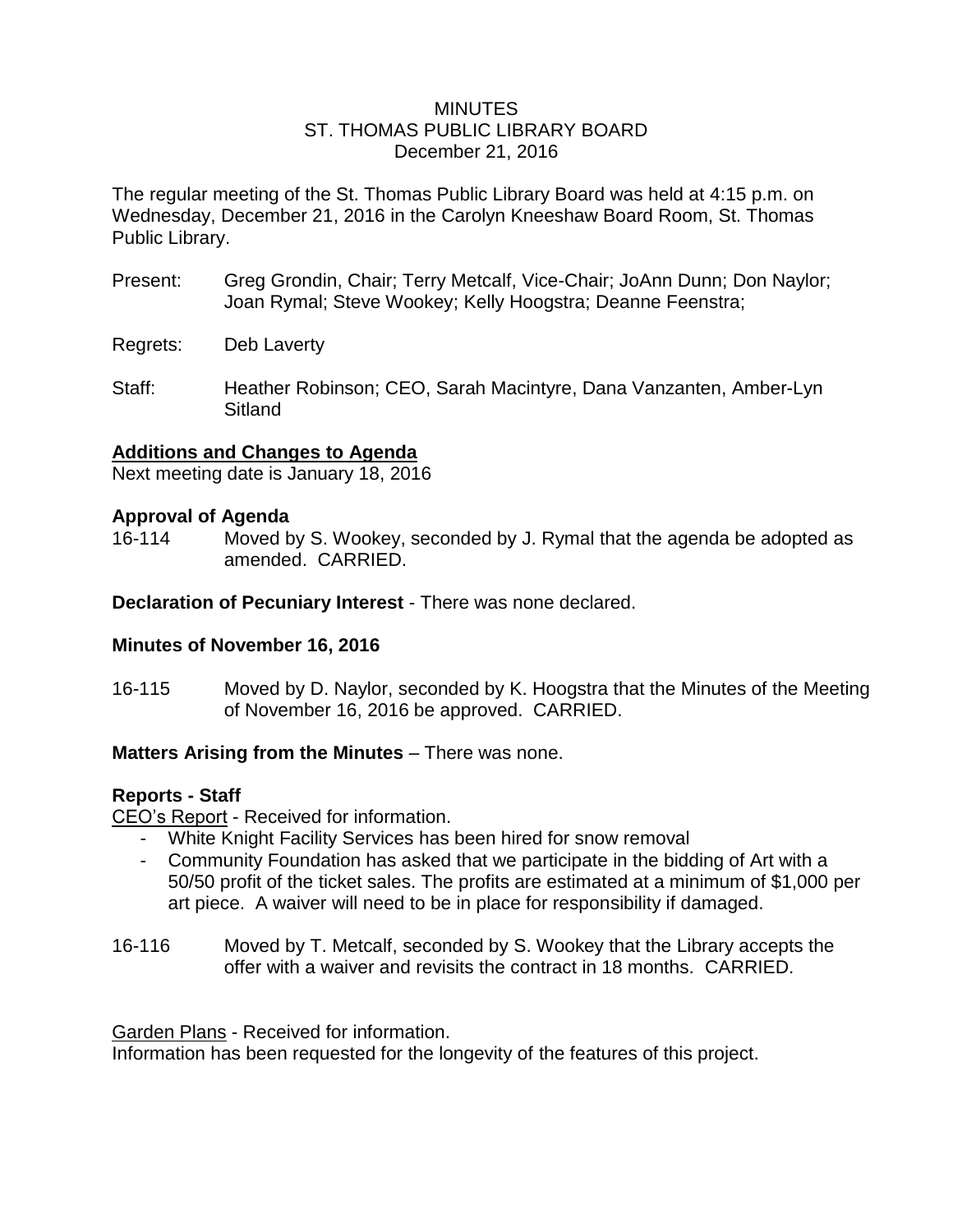## **Library Activities**

Public Services Librarian Report - Received for information.

Manager, Access Services Report – Received for information.

STEAM – The by-laws of STEAM state that a library member must be on the Board. The Library board is requesting Financial Reports every couple of months and Budget Projections regarding sustainability. It was also stated that John Sanders will be contacted to discuss Library liability.

16-117 Moved by T. Metcalf, seconded by S. Wookey that the Library appoints S. Macintyre as the Library voting member on the STEAM Board and that this be reassessed by the board in 18 months.. CARRIED.

Collection & Circulation Summary – Received for information

Friends Liaison Report - November 2016 - Received for information.

Friends Book Sales Report – November 2016 - Received for information.

Statistics Report – January - November 2016 - Received for information.

2016 Annual User Survey - Received for information.

#### **Reports - Standing Committees** Finance

| <b>Finance</b> |                                                                                                                                                                                                                             |
|----------------|-----------------------------------------------------------------------------------------------------------------------------------------------------------------------------------------------------------------------------|
| 16-118         | Finance Committee Minutes - December 12, 2016<br>Moved by T. Metcalf, seconded by S. Wookey that the St. Thomas Public<br>Library Board approve the Finance Committee Minutes – December 12, 2016.<br>CARRIED.              |
| 16-119         | Moved by T. Metcalf, seconded by J. Dunn that the St. Thomas Public Library<br>Board approve the 2016 transfers as presented. CARRIED                                                                                       |
| 16-120         | Moved by T. Metcalf, seconded by D. Naylor that the St. Thomas Public<br>Library Board approve the Neely redistribution as presented. CARRIED                                                                               |
| 16-121         | Moved by T. Metcalf, seconded by J. Dunn that the St. Thomas Public Library<br>Board approve the \$5000 Machine Readable reduction as presented.<br><b>CARRIED</b>                                                          |
| 16-122         | <b>Revenue and Expenditures Statement</b><br>Moved by T. Metcalf, seconded by D. Naylor that the St. Thomas Public<br>Library Board approve the Revenue and Expenditure Statement January to<br>November 30, 2016. CARRIED. |